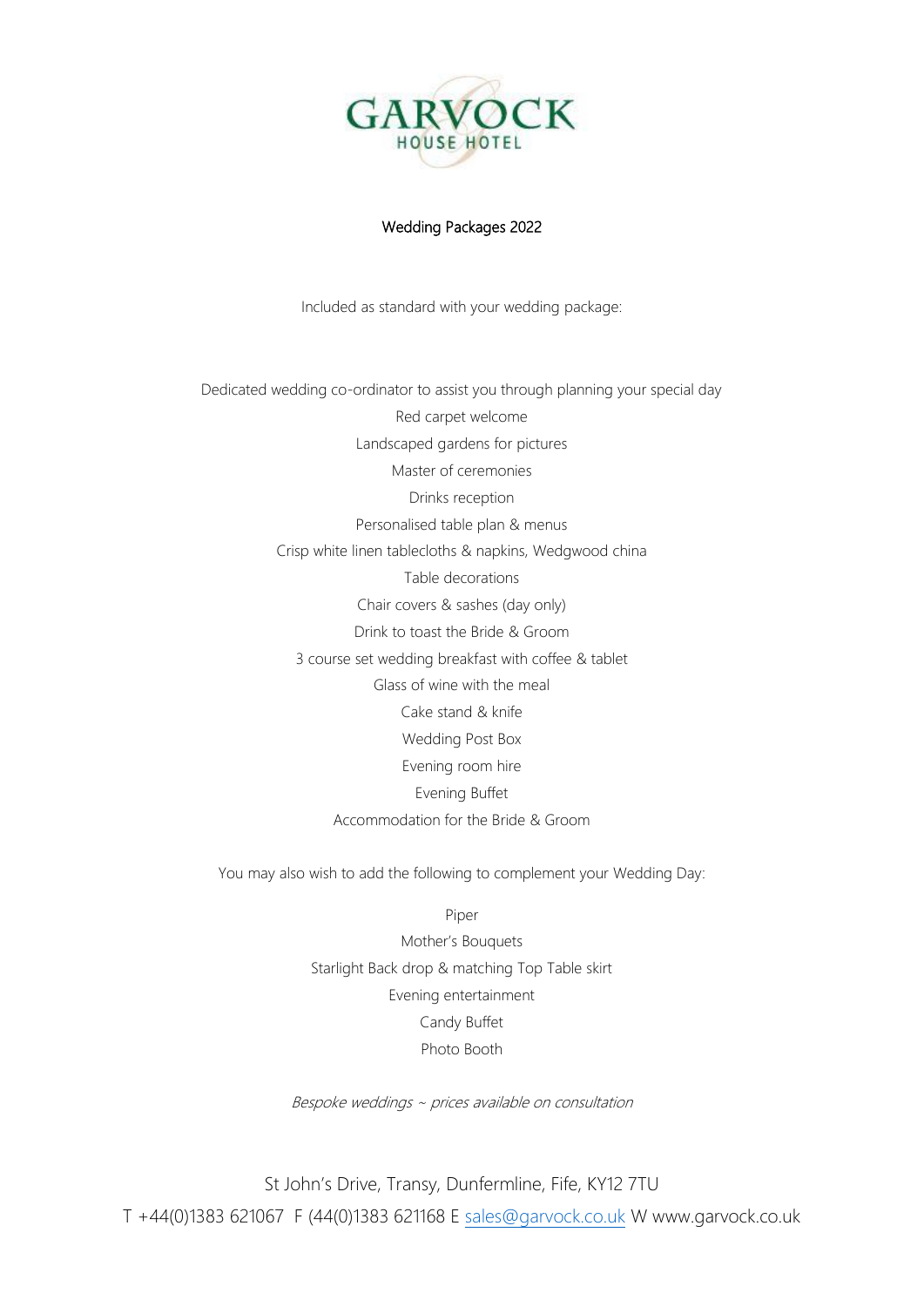

## Silver Package

60 day and 100 evening guests £5000

 $\sim$ 

# Gold Package

70 day and 130 evening guests £6550

 $\sim$ 

## Platinum Package

80 day and 150 evening guests £8000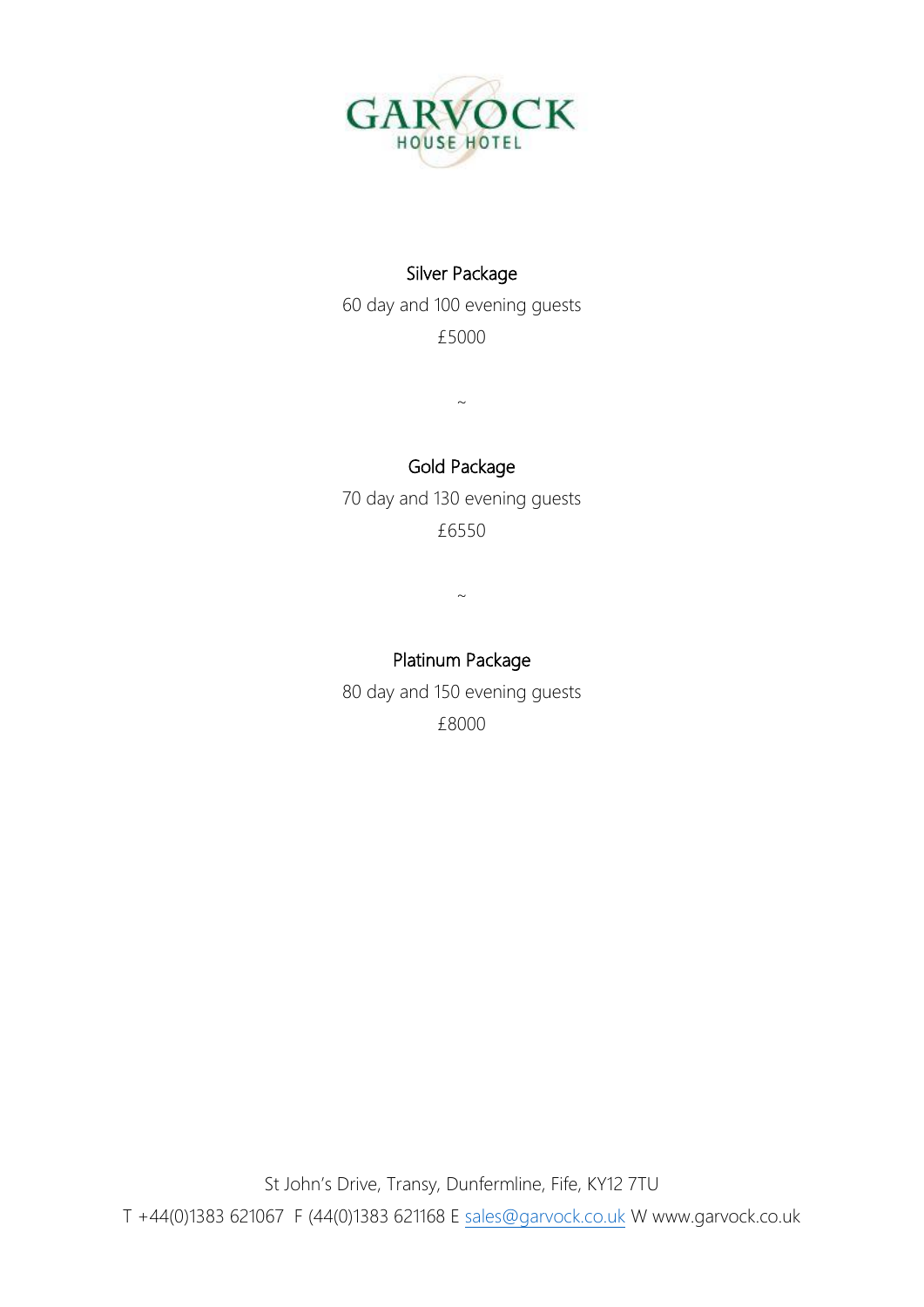

#### Classic Wedding Menus

#### Menu A

Melon rose with a timbale of prawns Marie Rose & smoked salmon -ooOoo-Roast breast of chicken with a ragout of mushrooms, baby onions & peas with pomme Anna & pancetta crisp -ooOoo-Strawberry & vanilla shortcake cheesecake with strawberry sorbet & red berry coulis -ooOoo-Coffee & tablet

#### Menu B

Chicken & goose liver parfait with red onion marmalade & oat cakes -ooOoo-

Herb crumbed fillet of salmon with tempura of King prawn & roasted vine cherry tomatoes, creamed potatoes, sauteed greens & lemon grass butter sauce

-ooOoo-

Warm chocolate brownie with Bailey's ice cream & rich chocolate sauce -ooOoo-Coffee & tablet

#### Menu C

Carrot & coriander soup -ooOoo-Seared sirloin steak with haggis croquette & whisky & onion cream sauce -ooOoo-Mango & passion fruit posset with shortbread rounds -ooOoo-

Coffee & tablet

St John's Drive, Transy, Dunfermline, Fife, KY12 7TU T +44(0)1383 621067 F (44(0)1383 621168 E [sales@garvock.co.uk](mailto:sales@garvock.co.uk) W www.garvock.co.uk